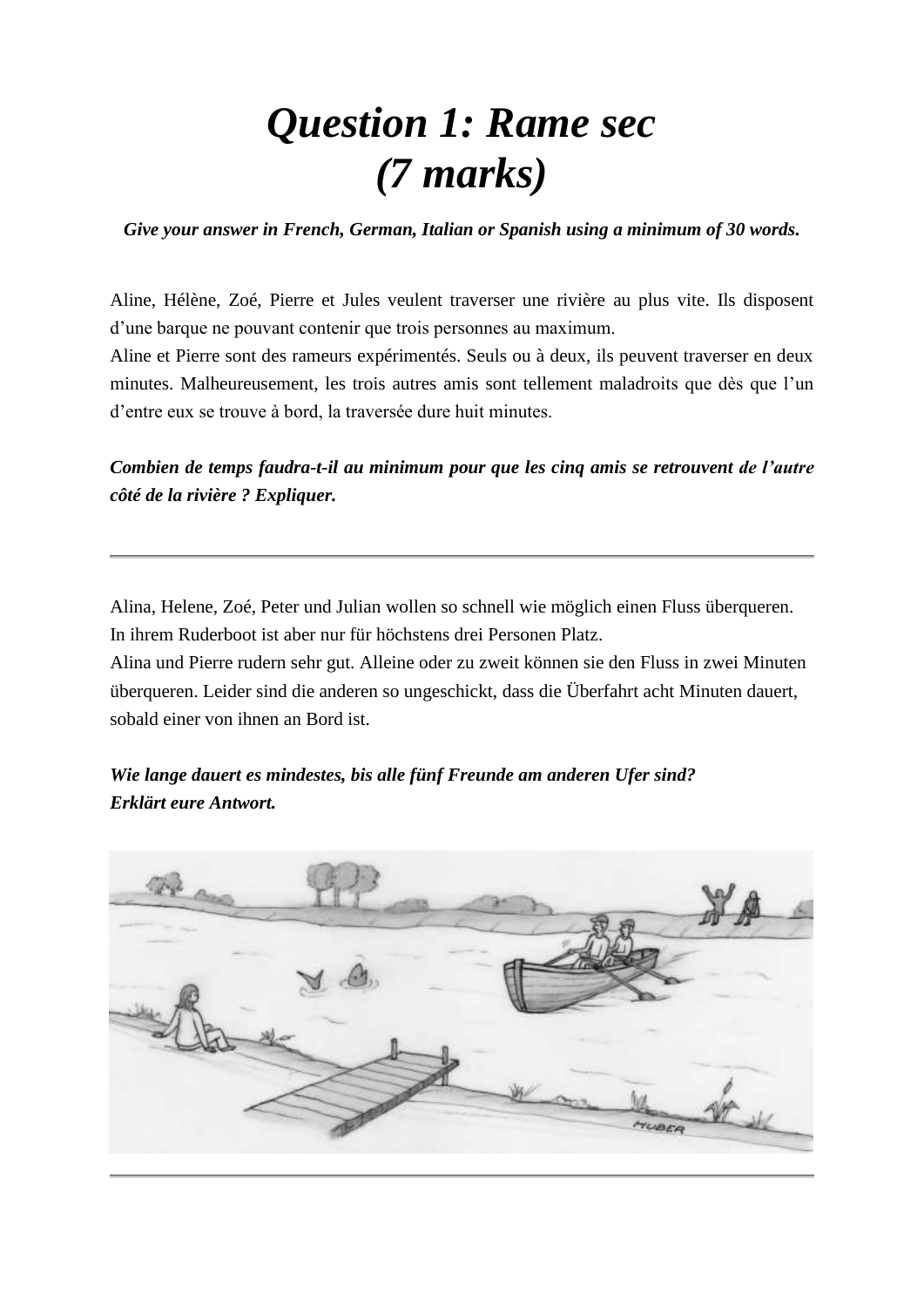Aline, Elena, Zoe, Pietro e Giulio desiderano attraversare un fiume il più velocemente possibile.

Hanno a disposizione una barca che contiene al massimo tre persone.

Aline e Pietro sono dei rematori esperti. Da soli o in due, possono attraversare il fiume in due minuti. Sfortunatamente, gli altri tre amici sono così maldestri che, se uno di loro è a bordo, la traversata dura otto minuti.

*Quanto tempo sarà necessario come minimo affinché i cinque amici possano ritrovarsi sull'altra sponda? Spiegate la vostra risposta.*

Aline, Elena, Zoe, Pedro y Julio quieren cruzar un río lo más rápido posible. Disponen de una barca que solo puede transportar tres personas como máximo.

Aline y Pedro son remeros experimentados. Solos o con dos, pueden cruzar en dos minutos. Desgraciadamente, les otros tres amigos son tan torpes que desde que uno de ellos se encuentra a bordo, la travesía dura ocho minutos.

*¿Cuánto tiempo, como mínimo, hará falta para que los cinco amigos se encuentren al otro lado del río? Explica tu respuesta.*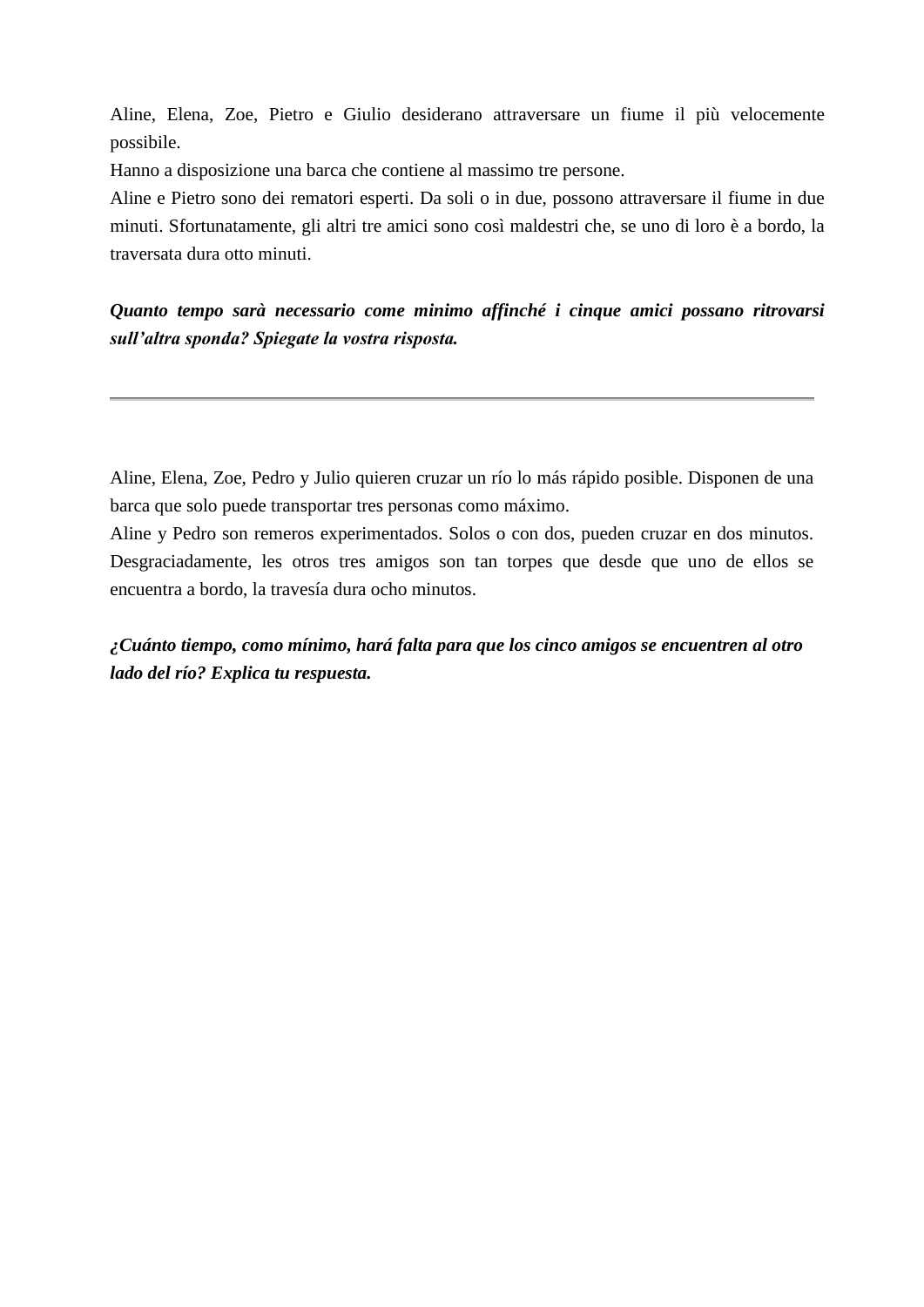# *Question 2: Building blocks (5 marks)*

Ravane, Bernard and Jeanne are playing with small cubes of identical size.

Ravane has a small red cube weighing 5 grams.

Bernard surrounds Ravane's cube with small blue cubes, each weighing 8 grams, so that the new structure is also a cube.

Jeanne places small green cubes, each weighing 12 grams, around Bernard's cubes to form a new cube made up of 125 small cubes.

*Calculate the total mass of the final cube..* 

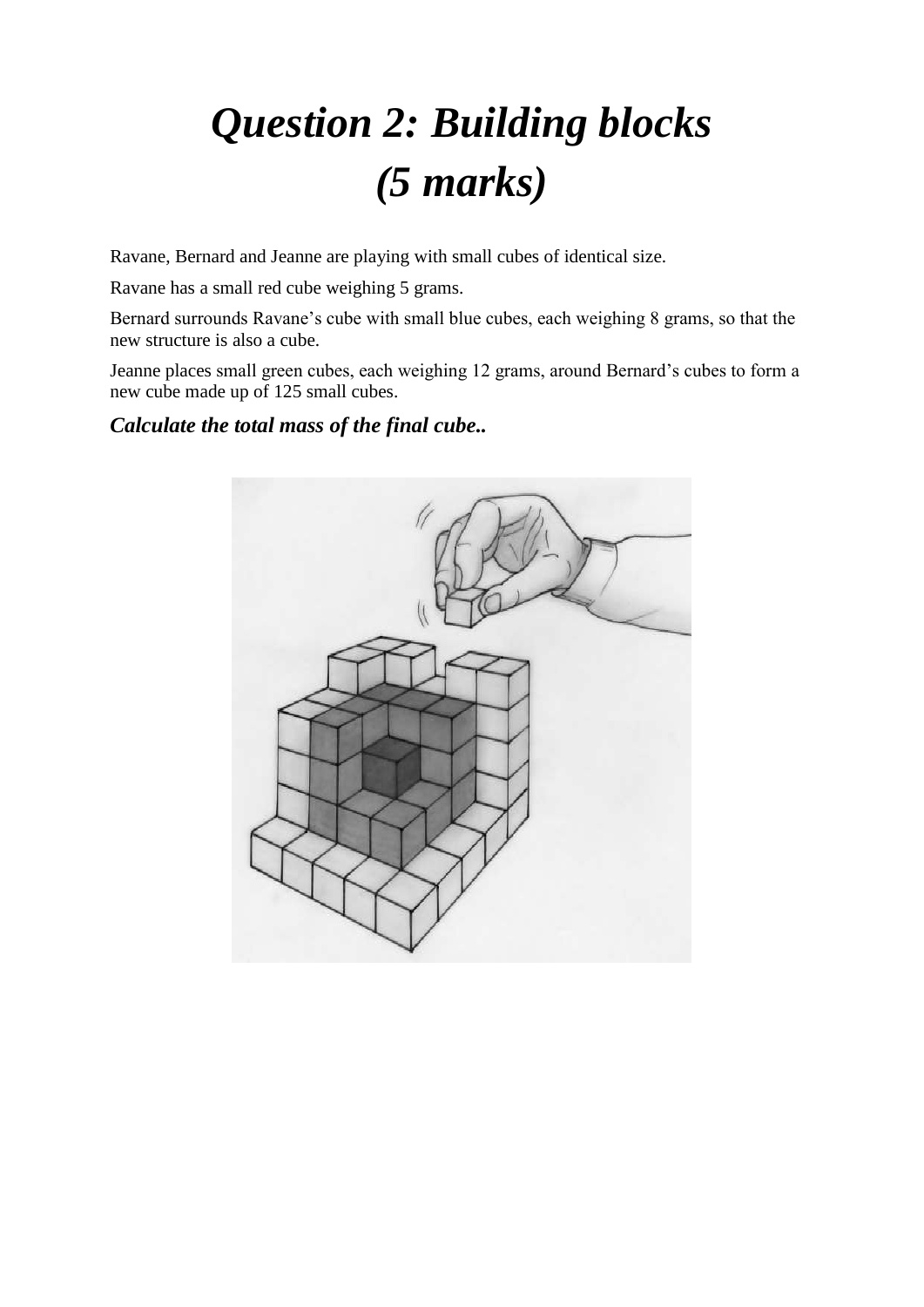# *Question 3: Tak Tent (7 marks)*

Tula is designing a makeshift tent from a piece of cloth. To do this, she uses her walking sticks each of height 1.2 metres as the tent poles placed vertically at points A and B, which are 1.8 metres apart.

She uses cords, held to the ground by pegs, to keep the tent in place. One cord is placed over both sticks and pegged on either side of the line joining A and B. One peg is 1.5 metres away from A, the other 1.5 metres from B.

Two other pegs are placed along the perpendicular bisector of the line AB, each one 0.9 metres on either side of the midpoint of AB. A cord connects these two pegs to the two tops of the sticks.

Each face of Tula's tent is a triangle.

To complete her design, she needs to cut out the pattern from the cloth.

#### *Draw a net of Tula's pattern, using a scale of 1/30.*

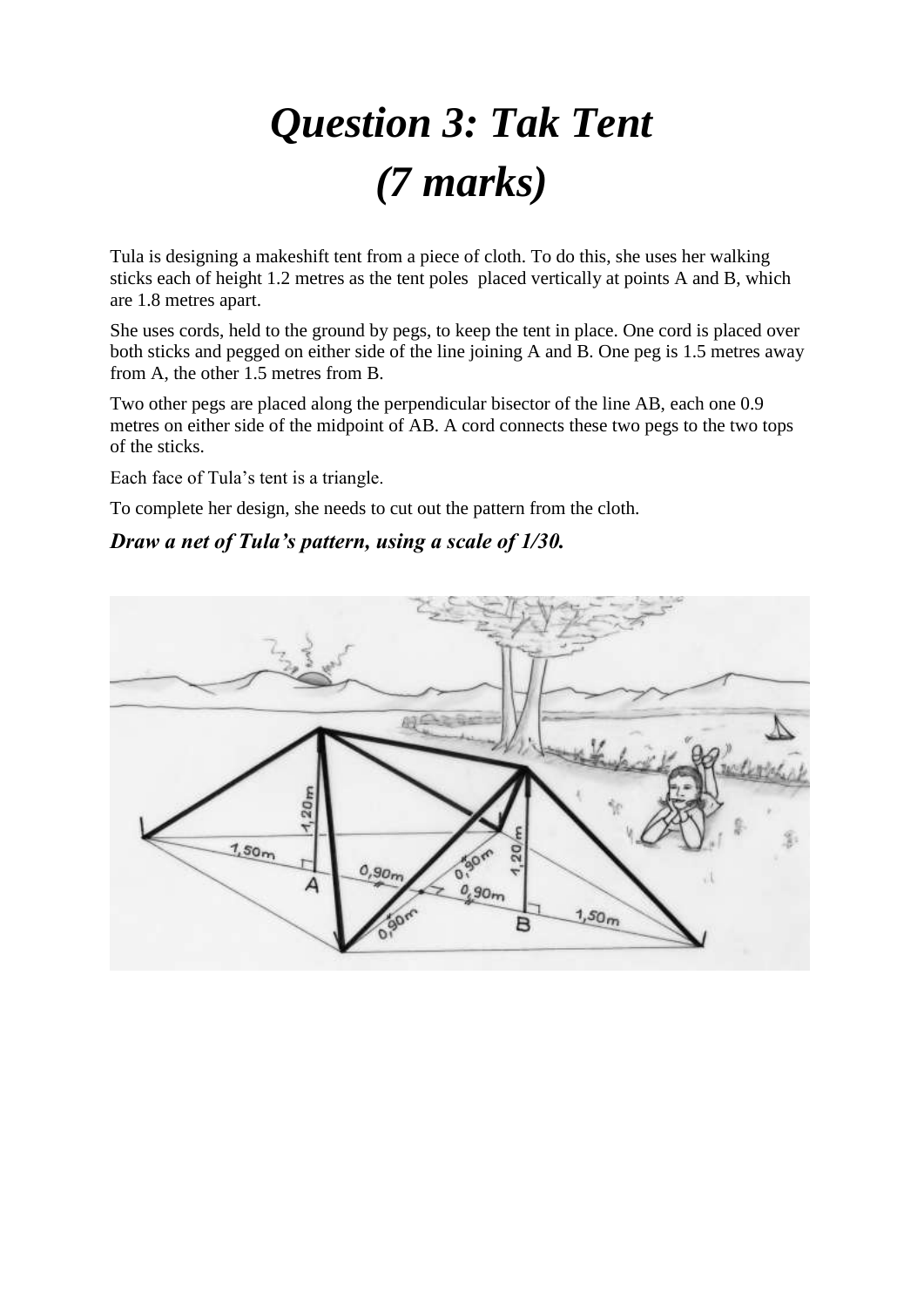### *Question 4 : Nursery (5 marks)*

To grow chicks, a farmer places them in little boxes in a chicken coop. He installs heating lamps in boxes in the coop according to the following rules:

- the box with a lamp has only one side in common with that of the chick's box;

- the heating lamp must be pointed towards the chick's box;

- to avoid overheating, two heating lamps cannot be placed next to each other (including diagonally).

The diagram below shows a plan of the chicken coop. The numbers indicate the number of heating lamps in each row and column. The arrow represents a lamp and the direction in which it is pointing.



*Copy and complete the diagram to show the placement of the heating lamps in the chicken coop.*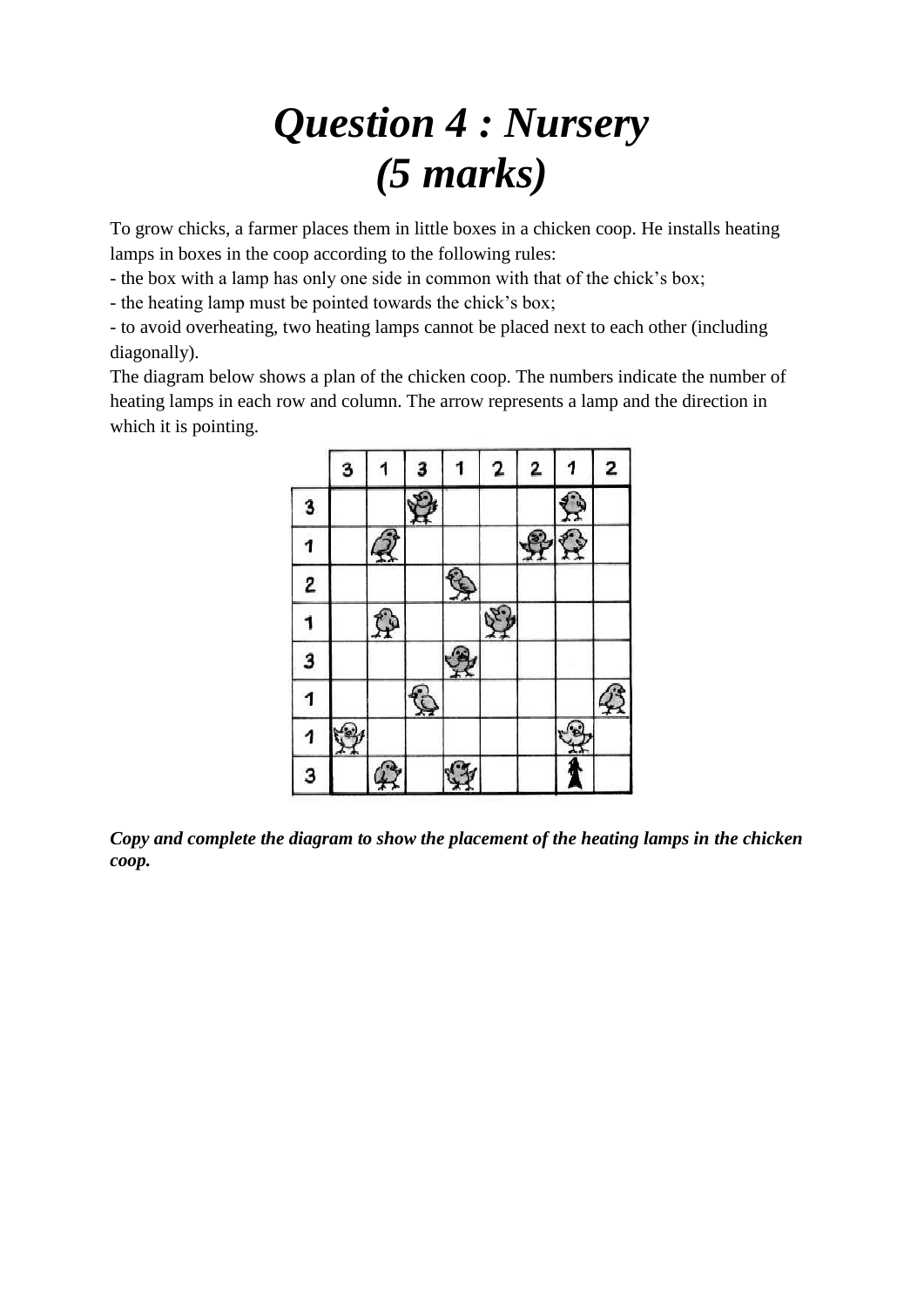### *Question 5: Some Sums (7 marks)*

*What is the smallest number whose digits add up to 12? Or to 38? Or 2018? Explain your answer.* 

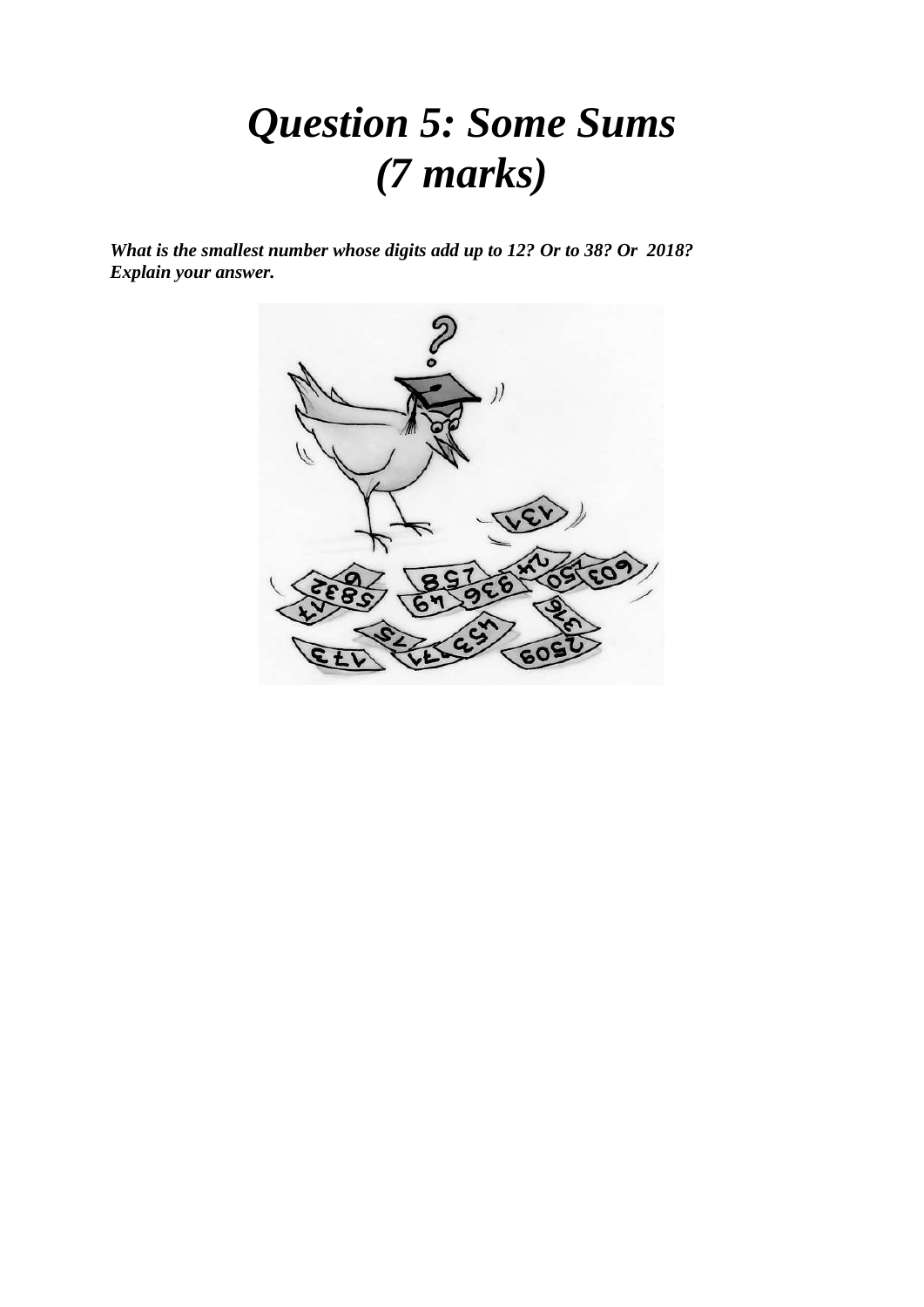### *Question 6: Curtains! (5 marks)*

A youth hostel in the Scottish Highlands has a large dormitory with 15 beds arranged side by side, as shown in the picture below.

The hostel manager regularly hosts hikers who arrive in groups of varying sizes.

He wants to place four curtains, which can be opened or closed, to create all the possible spaces from one to ten beds as needed for the different sizes of group.

#### *Where should he place the four curtains?*



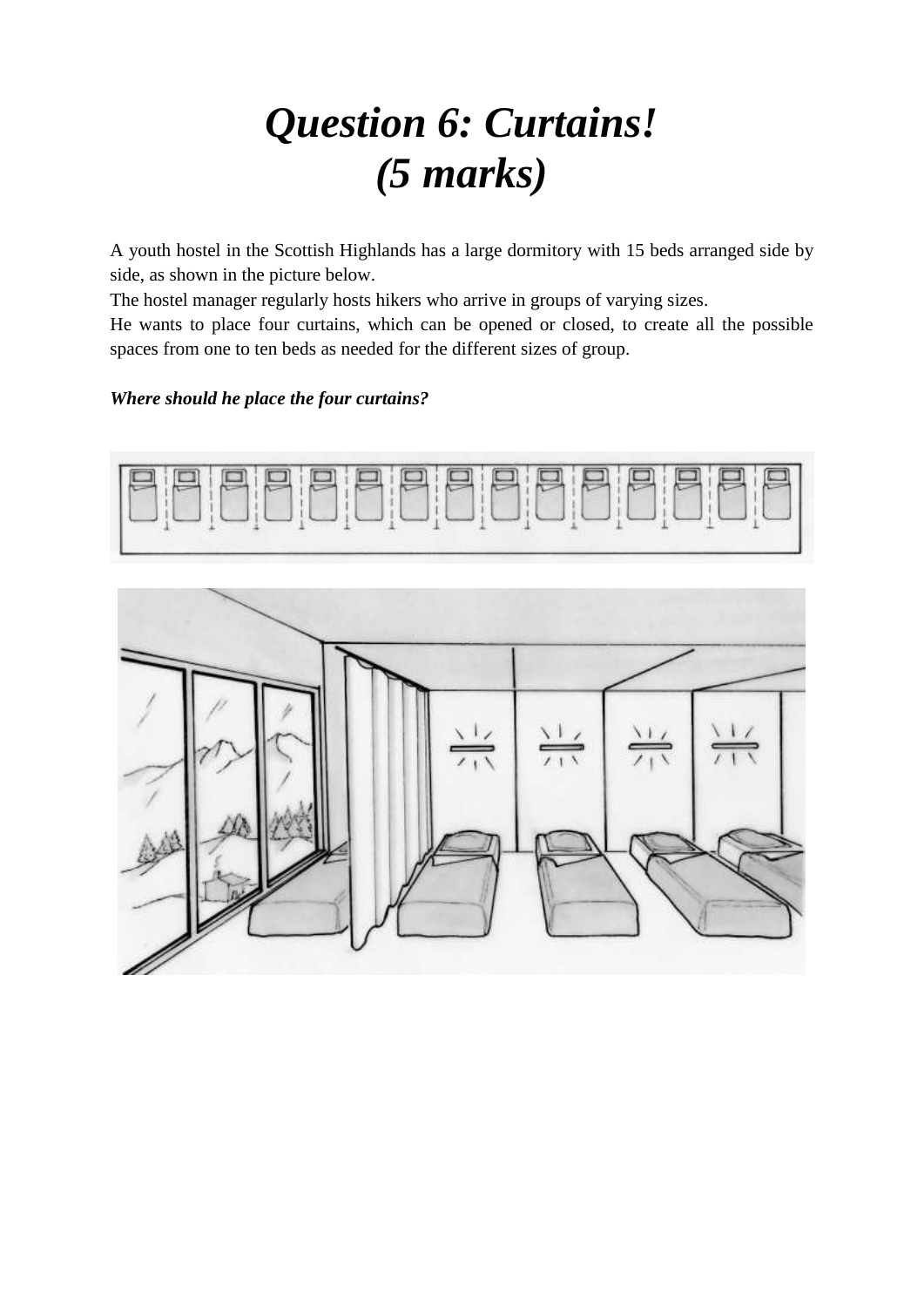## *Question 7: They'll never know (7 marks)*

Pierre has been given a Computer-aided design device which can be programmed to draw lines as it moves over a sheet of paper.

The device is given its instructions as:

#### **Go forward …. mm**

**Turn ….. º**(*the device does not move forward but turns on the spot towards the left*)

#### **Repeat ….. times**

Some examples include:

to draw an equilateral triangle of sides 6cm, you would programme:

#### **Repeat 3 times (Go forward 60mm and then turn through 120º)**

to draw a square of side 6 cm, you would programme:

#### **Repeat 4 times (Go forward 60mm and then turn through 90º).**

Pierre wants to draw a circle of radius 10 cm. He thinks that if he draws a regular hectogon, a polygon of 100 sides, then no-one could tell the difference between that and a circle.

#### *Write a programme that Pierre could use to draw the hectogon.*

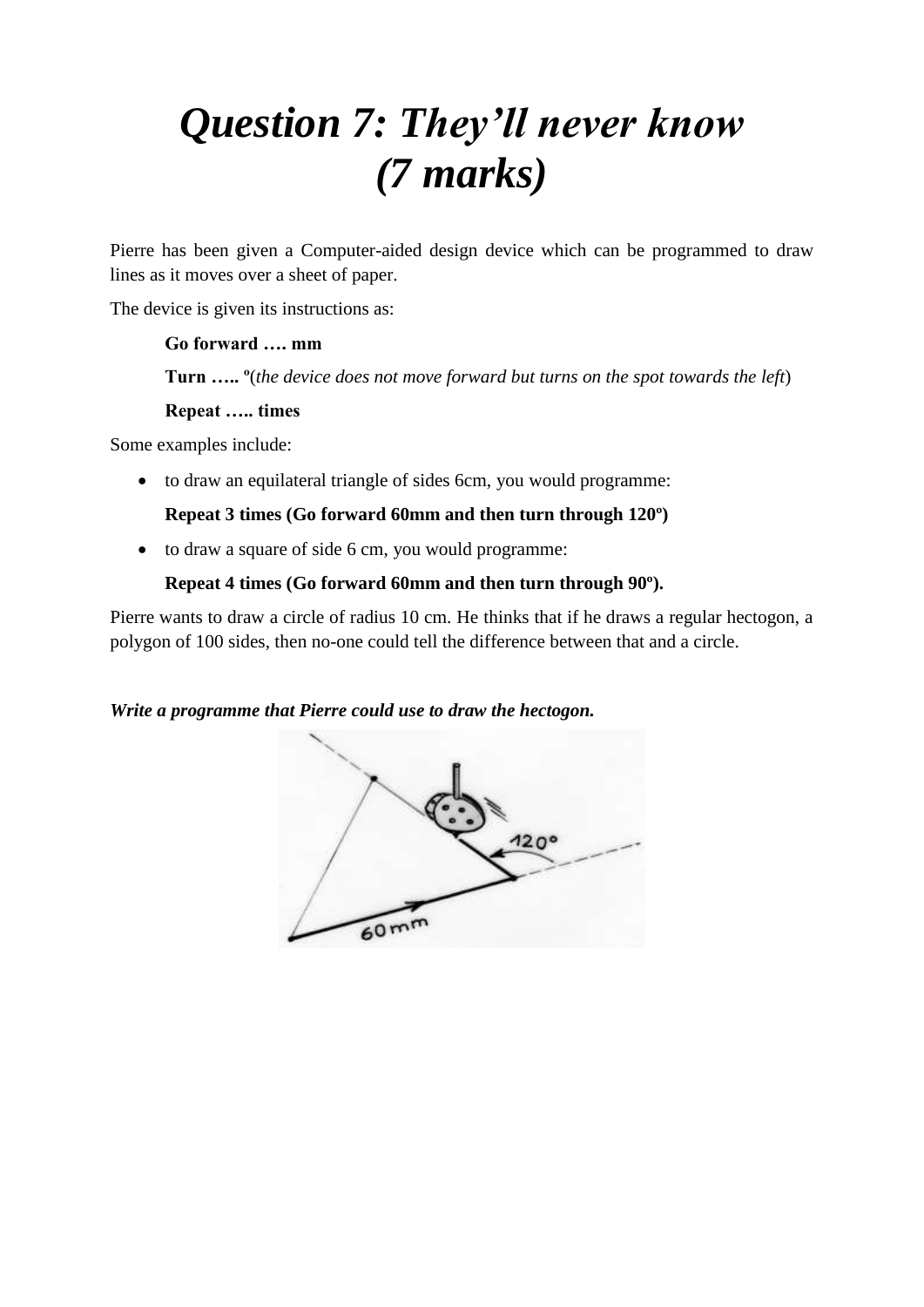### *Question 8: The heart of the matter 5 marks*

Four joggers train using their smart watch to constantly measure and display their heart rate. After consulting their watch, they are able to determine the type of exercise they are doing. Here is some information to help them:

- the reserve heart rate (RHR) which is the difference between the maximum heart rate and the rest heart rate;
- each person has his own RHR; and
- the heart rate increases during an exercise session.

| $E =$ difference between measured<br>heart rate and rest heart rate. | <b>Type of exercise</b> |  |
|----------------------------------------------------------------------|-------------------------|--|
| $E < 0.6 \times RHR$                                                 | Warm up or warm down    |  |
| $0.6 \times$ RHR $\le E \le 0.7 \times$ RHR                          | Basic endurance         |  |
| $0.7 \times$ RHR $\le E \le 0.8 \times$ RHR                          | Active endurance        |  |
| $E > 0.8 \times RHR$                                                 | Anaerobic activity      |  |

| <b>Name</b> | <b>Rest heart rate</b> | <b>Maximum</b> heart<br>rate | <b>RHR</b> | <b>Measured heart</b><br>rate |
|-------------|------------------------|------------------------------|------------|-------------------------------|
| Marc        |                        |                              |            | 108                           |
| Luc         |                        |                              |            | 155                           |
| Matthieu    |                        |                              |            | 135                           |
| Jean        |                        |                              |            |                               |

*Marc's exercise is of the " warm up or wind down " type. Find the type of exercise that Luc, Matthieu and Jean have done. Justify your answers. ]*

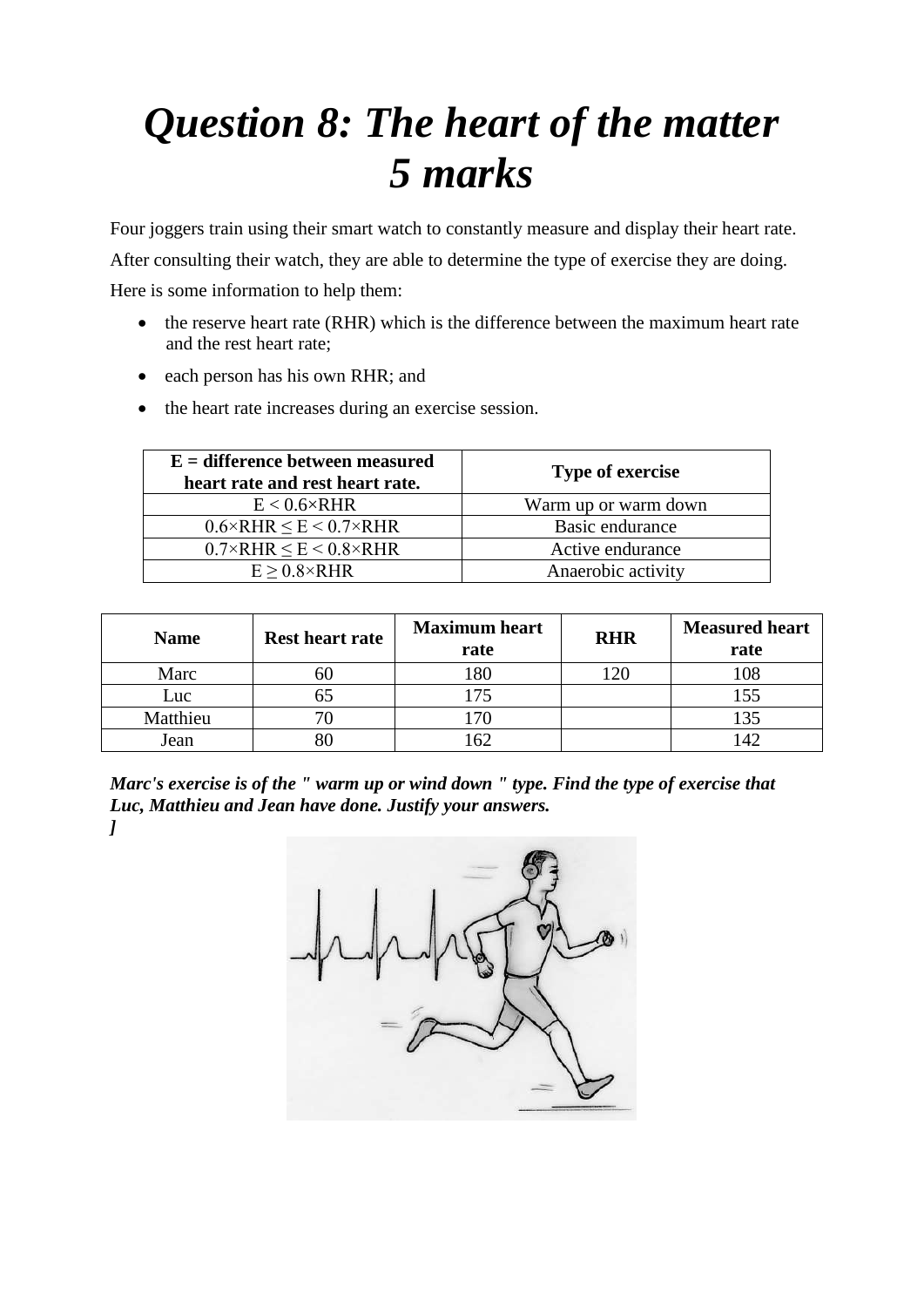### *Question 9: Price at the pump (7 marks)*

A fuel pump display is shown below :

| Ŋ         |  | $\mathbf{0}$ |  |   | $\mathbf{0}$ | $\epsilon$ |  |
|-----------|--|--------------|--|---|--------------|------------|--|
| ı         |  | 0            |  | 0 |              |            |  |
| 1,032 €/L |  |              |  |   |              |            |  |

*Draw an example of this display for which the two numbers - volume (in litres) and price (in euros) - differ by exactly 1.*

*Can this be seen again for other displays?* 

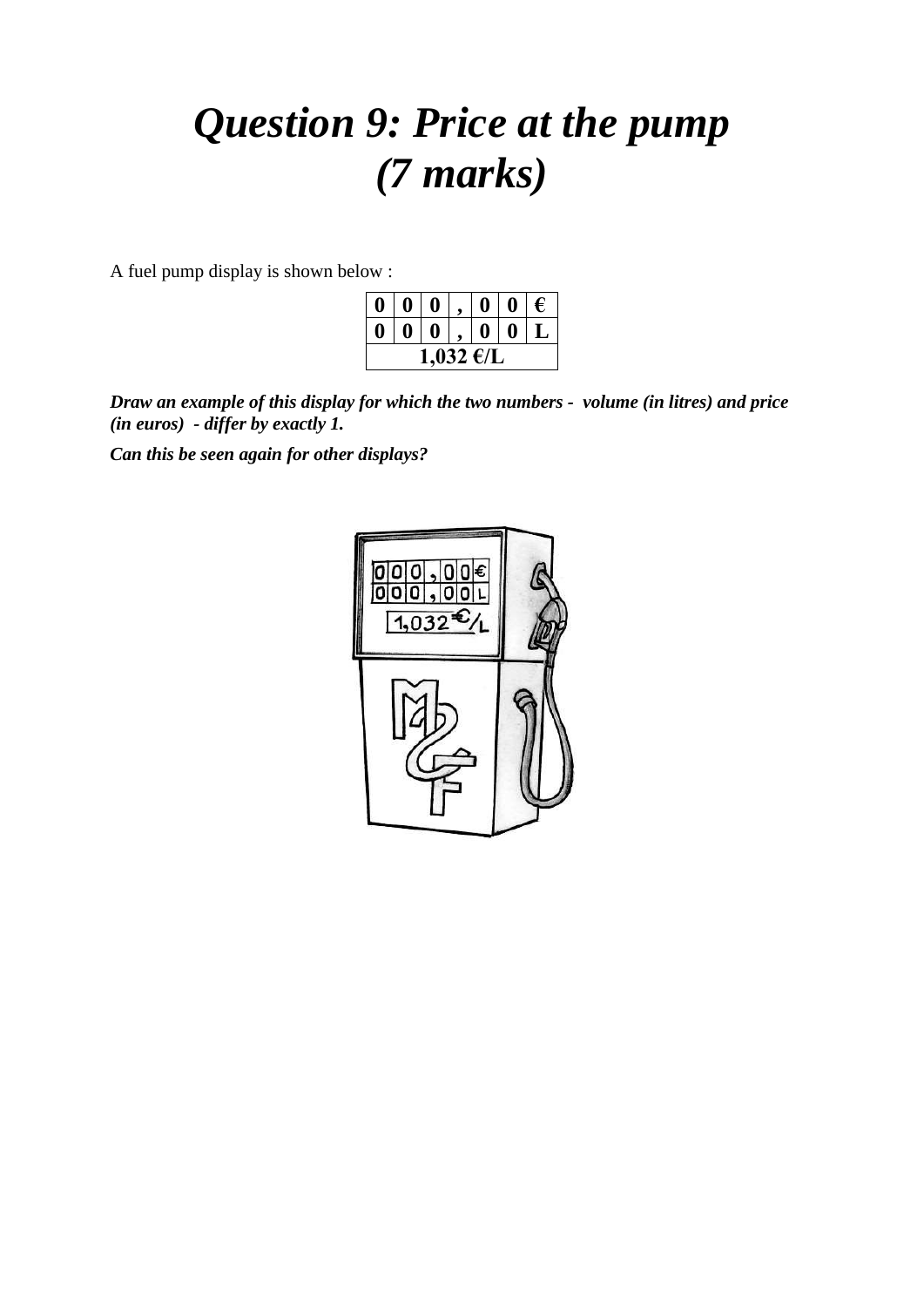### *Question 10 Whatever (10 marks)*

The line OT is 10 cm long.

You have to draw a triangle OPT which looks neither isosceles nor right-angled.

To do that you want to make sure that the vertex P is more than 1 cm away from any of the vertices C where OCT is an isosceles or a right-angled triangle.

#### *Draw the line OT and colour in the area where the point P could be placed.*

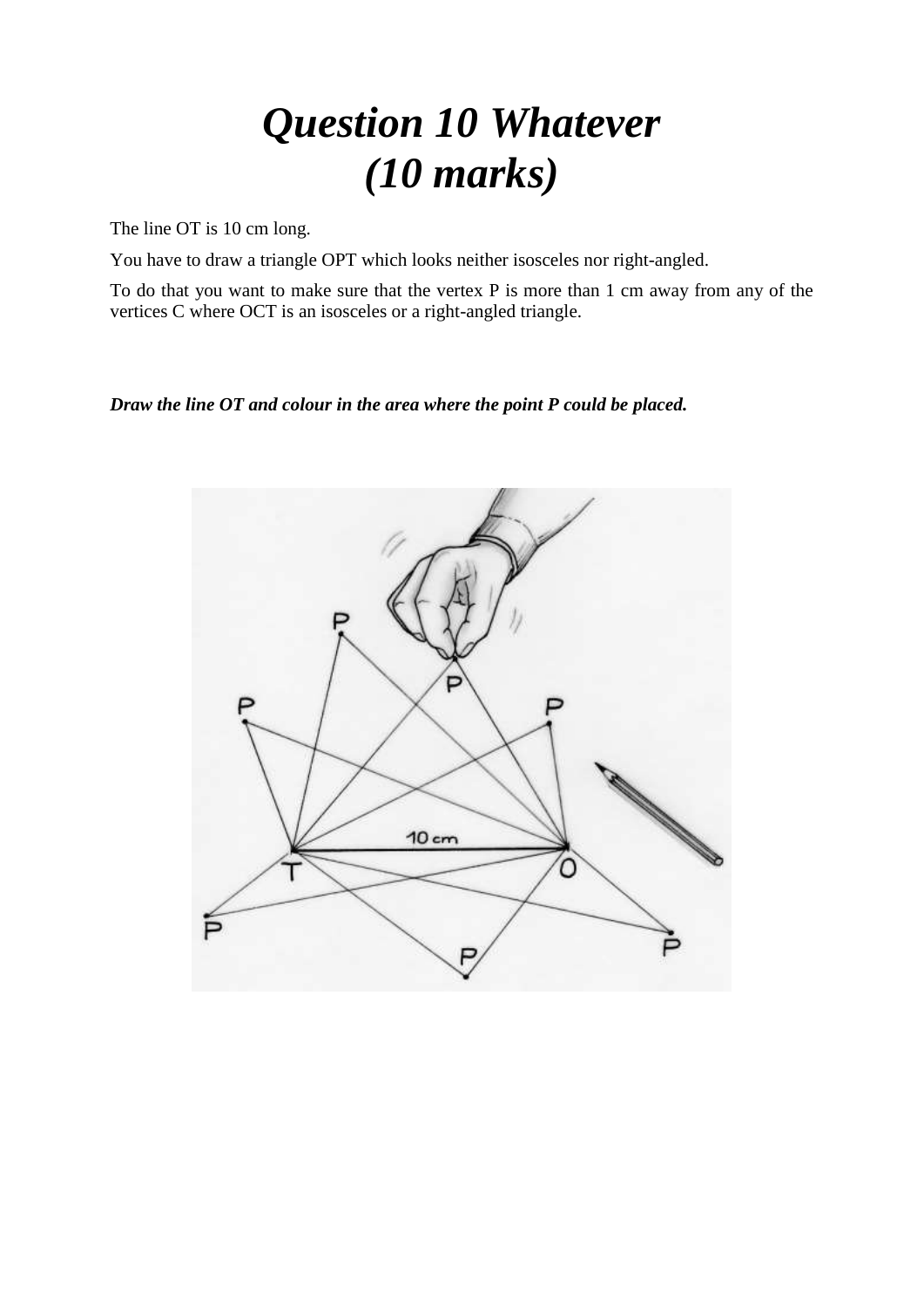### *Question 11: Right Time (5 marks - senior classes only)*

A clock has a long hand to show minutes and short hand to show hours.

*Between midday and midnight, how many times do the two hands make a right angle ? Explain your answer.*

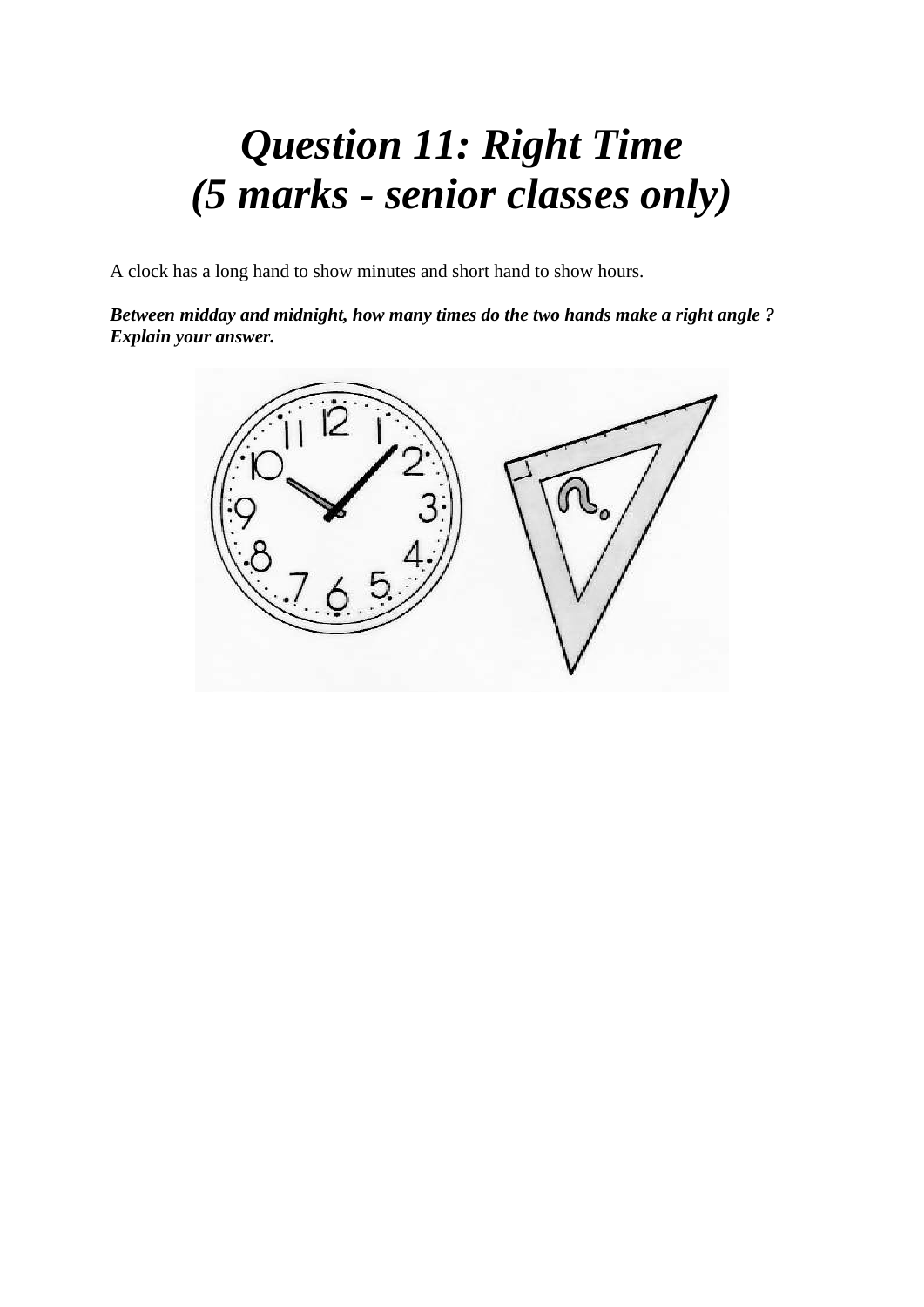### *Question 12: Box clever (7 marks- senior classes only)*

A football coach wants to put footballs of diameter 17cm in a box. The box is a cuboid with base 17cm by 30cm and height 1m.

*Find the maximum number of balls that can be put into the box so that the coach can still put on the lid and close the box. Justify your answer.*

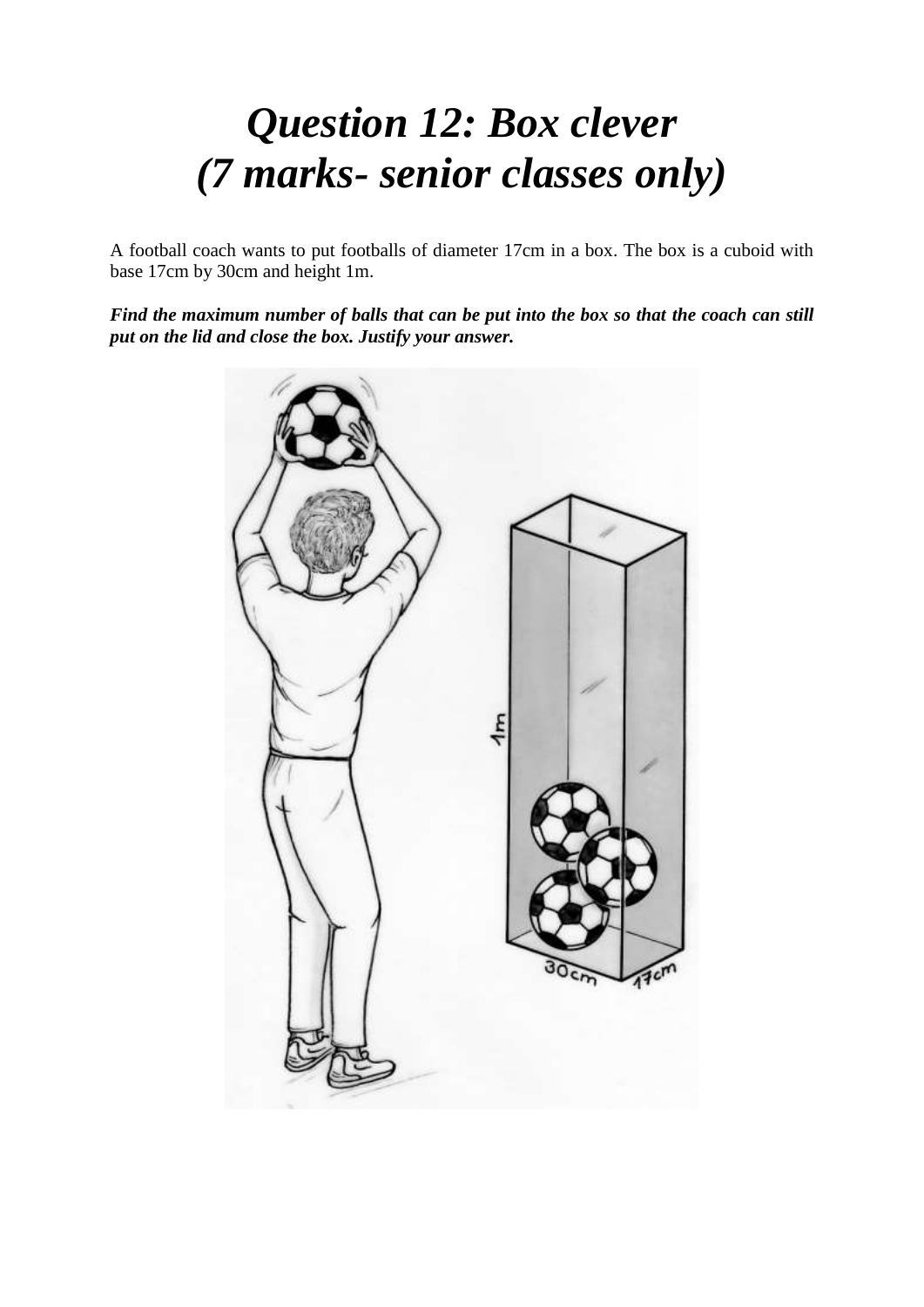### *Question 13 Astronomical figure (10 marks - senior classes only)*

One 14th July Mars, Earth and the Sun were in a straight line. Earth was between Mars and the Sun. 106 days later on the 28th October it was found by observation from Earth that the angle Sun-Earth-Mars was a right angle.

We can simplify by assuming:

- that the Earth goes once round the Sun, in a circle, at constant speed, in 365 days;
- that Mars goes once round the Sun, in a circle, at constant speed, in 687 days;
- the paths taken by Earth and Mars are in the same plane;
- the distance from the Earth to the Sun is about 150 million kilometres.

#### *Work out a good estimate of the distance of Mars from the Sun.*



*Note: the diagram shows the Sun, S, and Mars, M. The Earth (la Terre) is shown as T.*